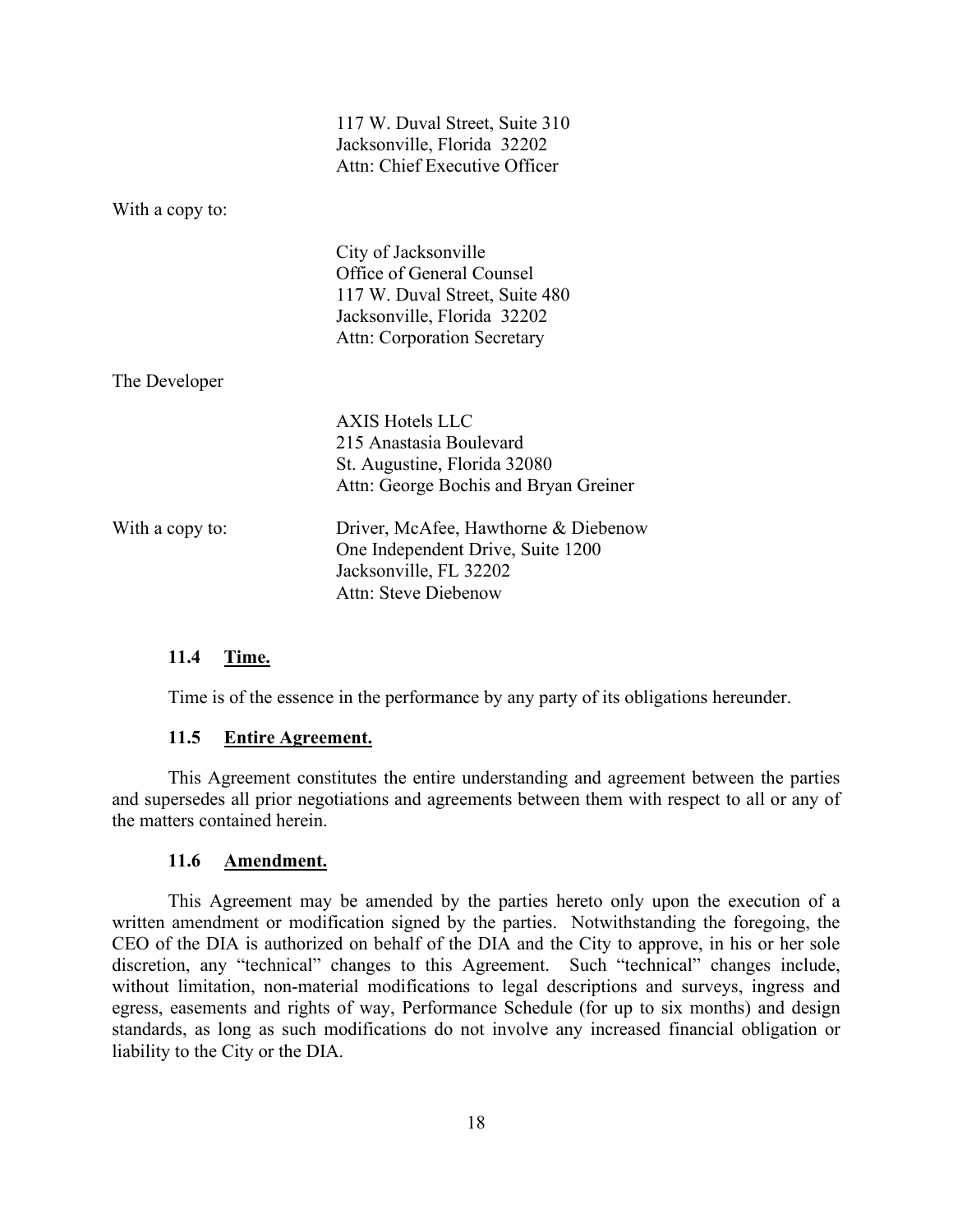#### **11.7 Waivers.**

Except as otherwise provided herein, all waivers, amendments or modifications of this Agreement must be in writing and signed by all parties. Any failures or delays by any party in insisting upon strict performance of the provisions hereof, or asserting any of its rights and remedies as to any default shall not constitute a waiver of any other default or of any such rights or remedies. Except with respect to rights and remedies expressly declared to be exclusive in this Agreement, the rights and remedies of the parties hereto are cumulative, and the exercise by any party of one or more of such rights or remedies shall not preclude the exercise by it, at the same or different times, of any other rights or remedies for the same default or any other default by any other party.

#### **11.8 Indemnification.**

Developer shall indemnify, hold harmless and defend the City of Jacksonville, DIA and their respective members, officials, officers, employees and agents from and against, without limitation, any loss, claim, suit, action, damage, injury, liability, fine, penalty, cost, and expense of whatsoever kind or nature (including without limitation court, investigation and defense costs and reasonable expert and attorneys' fees and costs) related to any suits and actions of any kind brought against the City, DIA and their respective members, officials, officers, employees and agents or other damages or losses incurred or sustained, or claimed to have been incurred or sustained, by any person or persons arising out of or in connection with: (i) any breach of any representation or warranty of Developer, contained or provided in connection with this Agreement; (ii) any breach or violation of any covenant or other obligation or duty of Developer under this Agreement or under applicable law; (iii) any negligent act, error or omission, or intentionally wrongful conduct on the part of Developer or those under its control that causes injury (whether mental or corporeal) to persons (including death) or damage to property, whether arising out of or incidental to Developer's performance under this Agreement or relating to the Project, except to the extent cause by the negligence of the City or DIA. Nothing contained in this paragraph shall be construed as a waiver, expansion or alteration of the City's sovereign immunity beyond the limitations stated in Section 768.28, Florida Statutes.

This indemnification shall survive the expiration or termination (for any reason) of this Agreement and remain in full force and effect. The scope and terms of the indemnity obligations herein described are separate and apart from, and shall not be limited by any insurance provided pursuant to this Agreement or otherwise. The terms "City" and "DIA" as used in this Section 11.8 shall include all officers, board members, City Council members, employees, representatives, agents, successors and assigns of the City and the DIA, as applicable.

#### **11.9 Severability.**

The invalidity, illegality or unenforceability of any one or more of the provisions of this Agreement shall not affect any other provisions of this Agreement, but this Agreement will be construed as if such invalid, illegal or unenforceable provision had never been contained herein.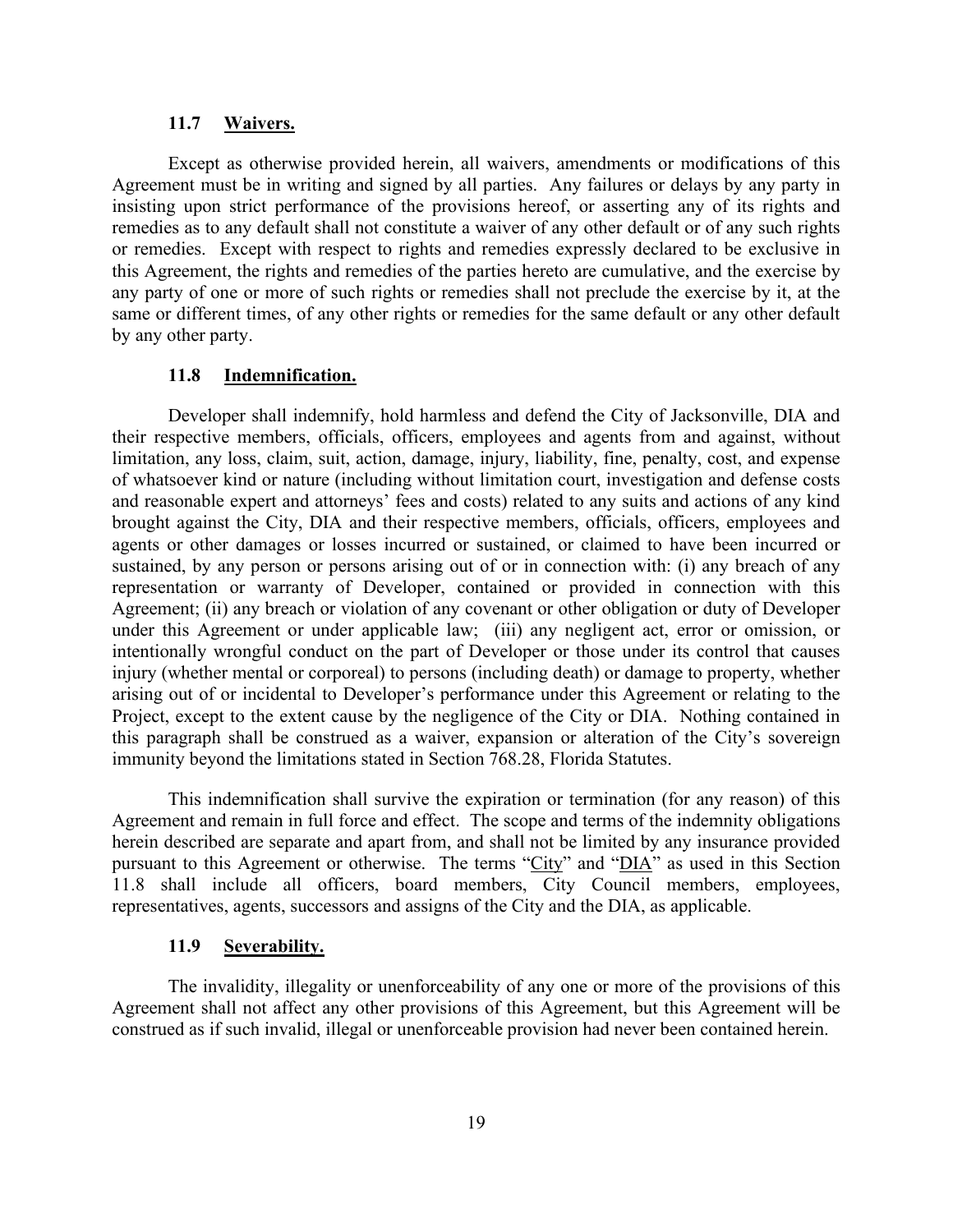### **11.10 Compliance with State and Other Laws.**

In the performance of this Agreement, the Developer must comply with any and all applicable federal, state and local laws, rules and regulations, as the same exist and may be amended from time to time. Such laws, rules and regulations include, but are not limited to, Chapter 119, Florida Statutes, (the Public Records Act) and Section 286.011, Florida Statutes, (the Florida Sunshine Law). If any of the obligations of this Agreement are to be performed by a subcontractor, the provisions of this Section shall be incorporated into and become a part of the subcontract.

## **11.11 Non-Discrimination Provisions.**

In conformity with the requirements of Section 126.404, *Ordinance Code*, the Developer represents that it has adopted and will maintain a policy of non-discrimination against employees or applicants for employment on account of race, religion, sex, color, national origin, age or handicap, in all areas of employment relations, throughout the term of this Agreement. The Developer agrees that, on written request, it will permit reasonable access to its records of employment, employment advertisement, application forms and other pertinent data and records, by the Executive Director of the Human Rights Commission, or successor agency or commission, for the purpose of investigation to ascertain compliance with the non-discrimination provisions of this Agreement; *provided however*, that the Developer shall not be required to produce for inspection records covering periods of time more than one (1) year prior to the day and year first above written. The Developer agree that, if any of its obligations to be provided pursuant to this Agreement are to be performed by a subcontractor, the provisions of this Section 11.11 shall be incorporated into and become a part of the subcontract.

## **11.12 Contingent Fees Prohibited.**

In conformity with Section 126.306, *Ordinance Code*, Developer warrants that it has not employed or retained any company or person, other than a bona fide employee working solely for the Developer, to solicit or secure this Agreement, and that it has not paid or agreed to pay any person, company, corporation, individual or firm, other than a bona fide employee working solely for the Developer, any fee, commission, percentage, gift, or any other consideration, contingent upon or resulting from the award or making of this Agreement. For the breach or violation of these provisions, the City and DIA shall have the right to terminate this Agreement without liability and, at its discretion, to deduct from the contract price, or otherwise recover, the full amount of such fee, commission, percentage, gift or consideration.

## **11.13 Ethics.**

The Developer represents that it has reviewed the provisions of the Jacksonville Ethics Code, as codified in Chapter 602, *Ordinance Code*, and the provisions of the Jacksonville Purchasing Code, as codified in Chapter 126, *Ordinance Code*.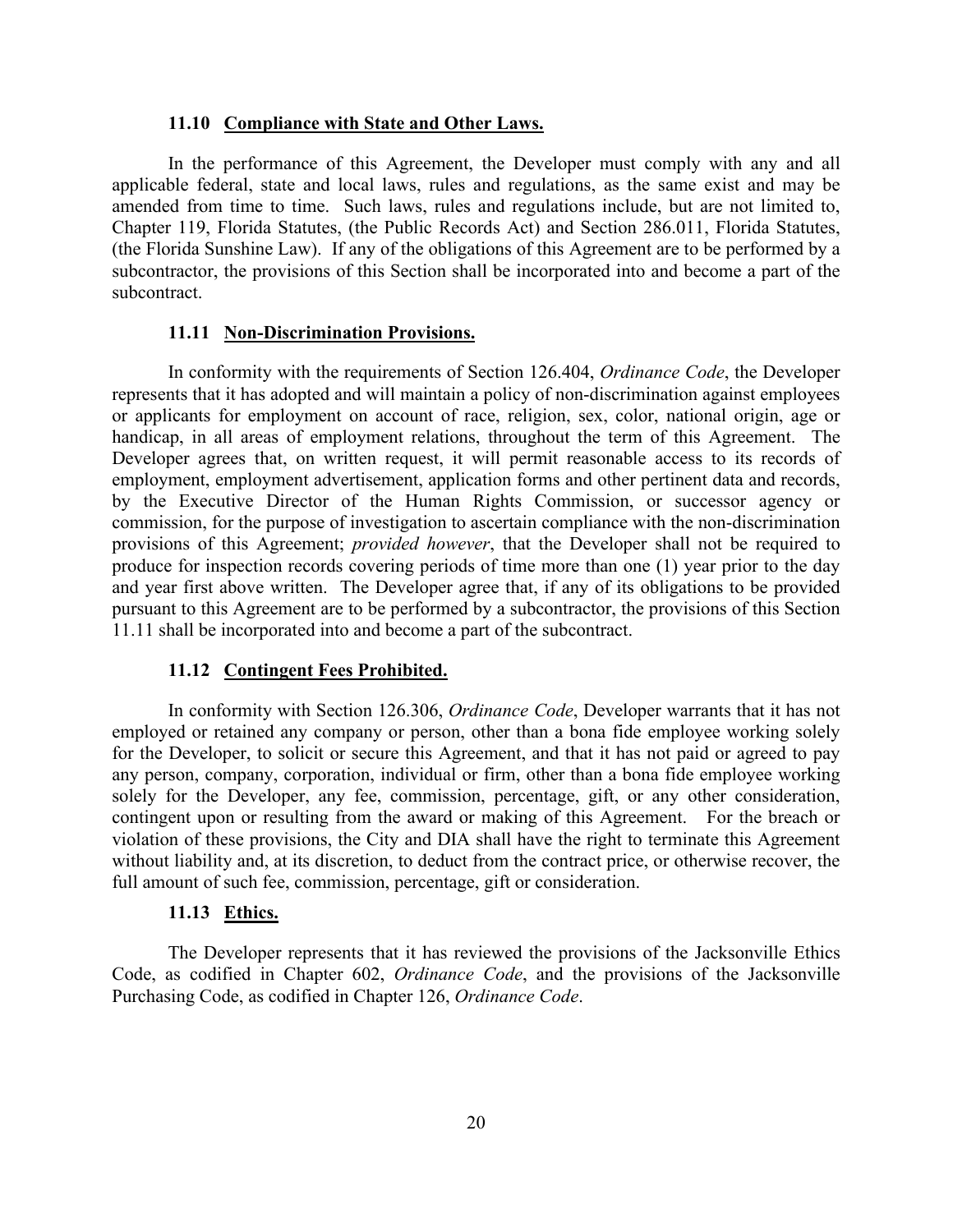### **11.14 Conflict of Interest.**

The parties will follow the provisions of Section 126.110, *Ordinance Code*, with respect to required disclosures by public officials who have or acquire a financial interest in a bid or contract with the City, to the extent the parties are aware of the same.

## **11.15 Public Entity Crimes Notice.**

The parties are aware and understand that a person or affiliate who has been placed on the State of Florida Convicted Vendor List, following a conviction for a public entity crime, may not submit a bid on a contract to provide any goods or services to a public entity; may not submit a bid on a contract with a public entity for the construction or repair of a public building or public work; may not submit bids on leases of real property to a public entity; may not be awarded or perform work as a contractor, supplier, subcontractor, or consultant under a contract with any public entity; and, may not transact business in excess of \$35,000.00 with any public entity for a period of thirty-six (36) months from the date of being placed on the Convicted Vendor List.

## **11.16 Survival.**

Any obligations and duties that by their nature extend beyond the expiration or termination of this Agreement shall survive the expiration or termination of this Agreement and remain in effect. Without limiting the foregoing, all obligations for the payment of fees or other sums accruing up to the expiration or termination of this Agreement and all provisions relating to the City's right to conduct an audit shall survive the expiration or termination of this Agreement.

## **11.17 Incorporation by Reference.**

All exhibits and other attachments to this Agreement that are referenced in this Agreement are by this reference made a part hereof and are incorporated herein.

## **11.18 Order of Precedence.**

In the event of any conflict between or among the provisions of this Agreement and those of any exhibit attached hereto or of any amendment, the priority, in decreasing order of precedence shall be: 1) any fully executed amendment; 2) provisions in this Agreement; and 3) exhibits to this Agreement.

## **11.19 Counterparts.**

This Agreement may be executed in several counterparts, each of which shall be deemed an original, and all of such counterparts together shall constitute one and the same instrument.

## **11.20 Independent Contractor.**

In the performance of this Agreement, the Developer will be acting in the capacity of an independent contractor and not as an agent, employee, partner, joint venturer or association of the City or the DIA. The Developer and their respective employees or agents shall be solely responsible for the means, method, technique, sequences and procedures utilized by the Developer in the performance of this Agreement.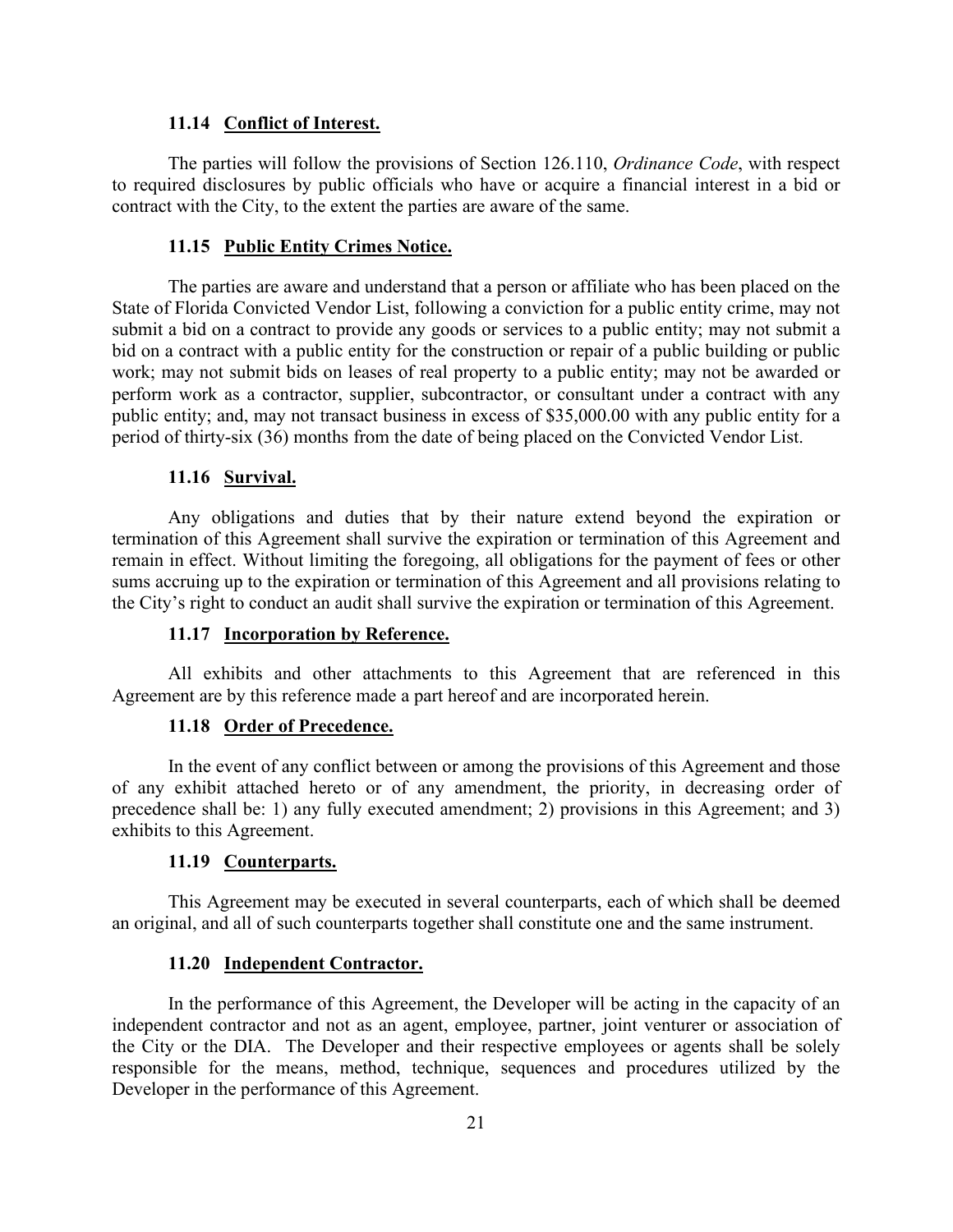## **11.21 Retention of Records/Audit**

The Developer agrees:

(a) To establish and maintain books, records and documents (including electronic storage media) sufficient to reflect all income and expenditures of funds provided by the City under this Agreement.

(b) To retain, with respect to each Project, all client records, financial records, supporting documents, statistical records, and any other documents (including electronic storage media) pertinent to this Agreement for a period of six (6) years after completion of the date of final payment by the City under this Agreement with respect to such Project. If an audit has been initiated and audit findings have not been resolved at the end of six (6) years, the records shall be retained until resolution of the audit findings or any litigation which may be based on the terms of this Agreement, at no additional cost to the City.

(c) Upon demand, at no additional cost to the City, to facilitate the duplication and transfer of any records or documents during the required retention period.

(d) To assure that these records shall be subject at all reasonable times to inspection, review, copying, or audit by personnel duly authorized by the DIA and City, including but not limited to the City Council Auditors.

(e) At all reasonable times for as long as records are maintained, to allow persons duly authorized by the DIA and City, including but not limited to the City Council Auditors, full access to and the right to examine any of the Developer' contracts and related records and documents, regardless of the form in which kept.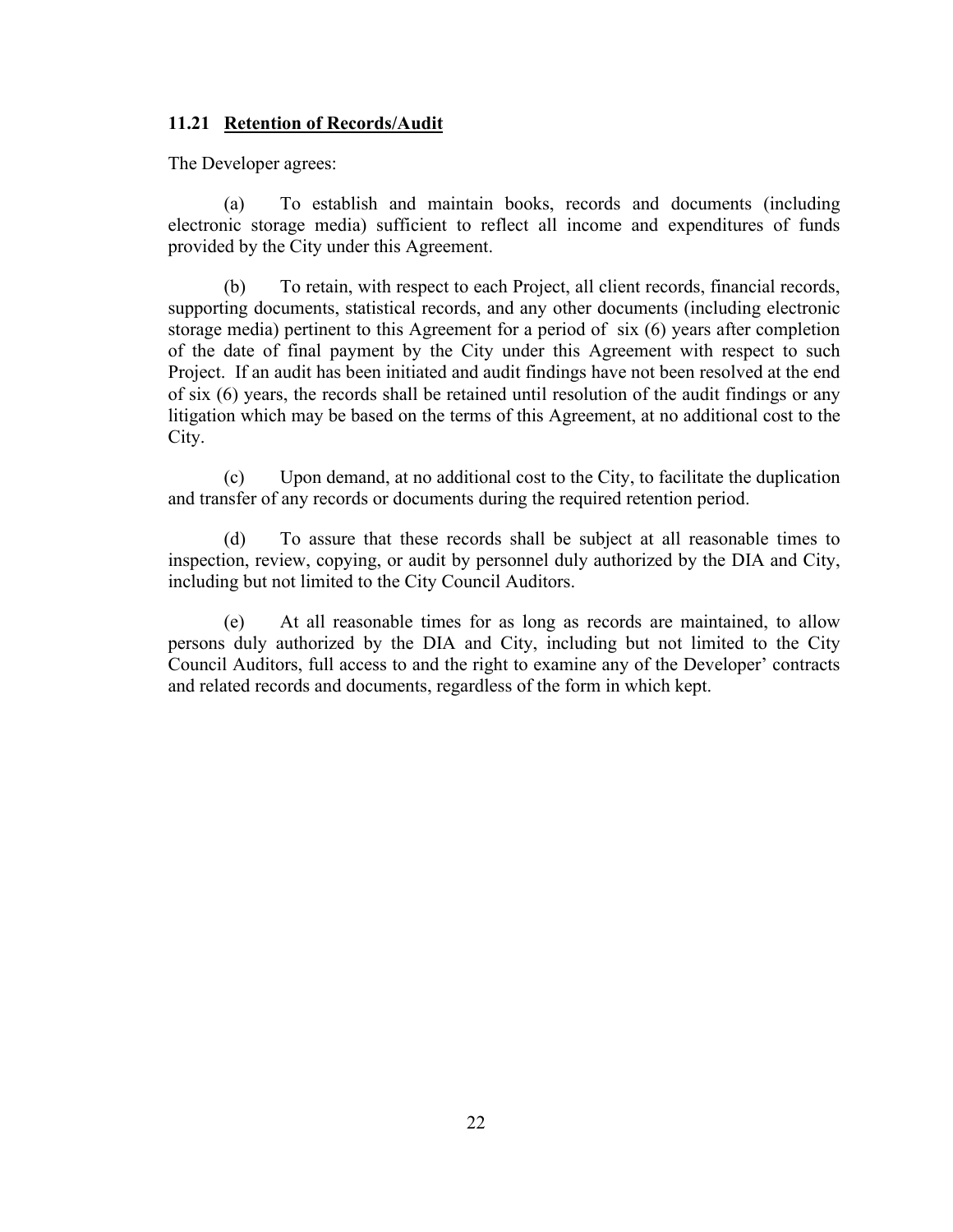(f) To ensure that all related party transactions are disclosed to the City.

(g) To include the aforementioned audit, inspections, investigations and record keeping requirements in all subcontracts and assignments of this Agreement.

To permit persons duly authorized by the DIA and City, including but not limited to the City Council Auditors, to inspect and copy any records, papers, documents, facilities, goods and services of the Developer which are relevant to this Agreement, and to interview any employees and subcontractor employees of the Developer to assure the City and DIA of the satisfactory performance of the terms and conditions of this Agreement. Following such review, the City will deliver to the Developer a written report of its findings and request for development by the Developer of a corrective action plan where appropriate. The Developer hereby agrees to timely correct all deficiencies identified in the corrective action plan.

(i) Additional monies due as a result of any audit or annual reconciliation shall be paid within thirty (30) days of date of the City's invoice.

(j) Should the annual reconciliation or any audit reveal that the Developer owe the City or DIA additional monies, and the Developer does not make restitution within thirty (30) days from the date of receipt of written notice from the City, then, in addition to any other remedies available to the City, the City may terminate this Agreement, solely at its option, by written notice to the Developer.

## **11.22 Non-merger.**

None of the terms, covenants, agreements or conditions set forth in this Agreement shall be deemed to be merged with any deed conveying title to the Project Parcel.

## **11.23 Exemption of City and DIA.**

Neither this Agreement nor the obligations imposed upon the City or DIA hereunder shall be or constitute an indebtedness of the City or DIA within the meaning of any constitutional, statutory or charter provisions requiring the City to levy ad valorem taxes, or a lien upon any properties of the City or DIA. Payment or disbursement by the City or DIA of any loan or grant amount hereunder is subject to the availability of lawfully appropriated funds. If funds are not available pursuant to a lawful appropriation thereof by the City Council or DIA Board, this Agreement shall be void and the parties shall have no further obligations hereunder.

#### **11.24 Parties to Agreement; Successors and Assigns.**

This is an agreement solely between the DIA, the City and Developer. The execution and delivery hereof shall not be deemed to confer any rights or privileges on any person not a party hereto. Subject to the limitations contained in Section 10.2, this Agreement shall be binding upon and benefit Developer, and Developer' successors and assigns, and shall be binding upon and benefit of the City and DIA, and their successors and assigns. However, Developer except as contemplated in Section 10.2, shall not assign, transfer or encumber its rights or obligations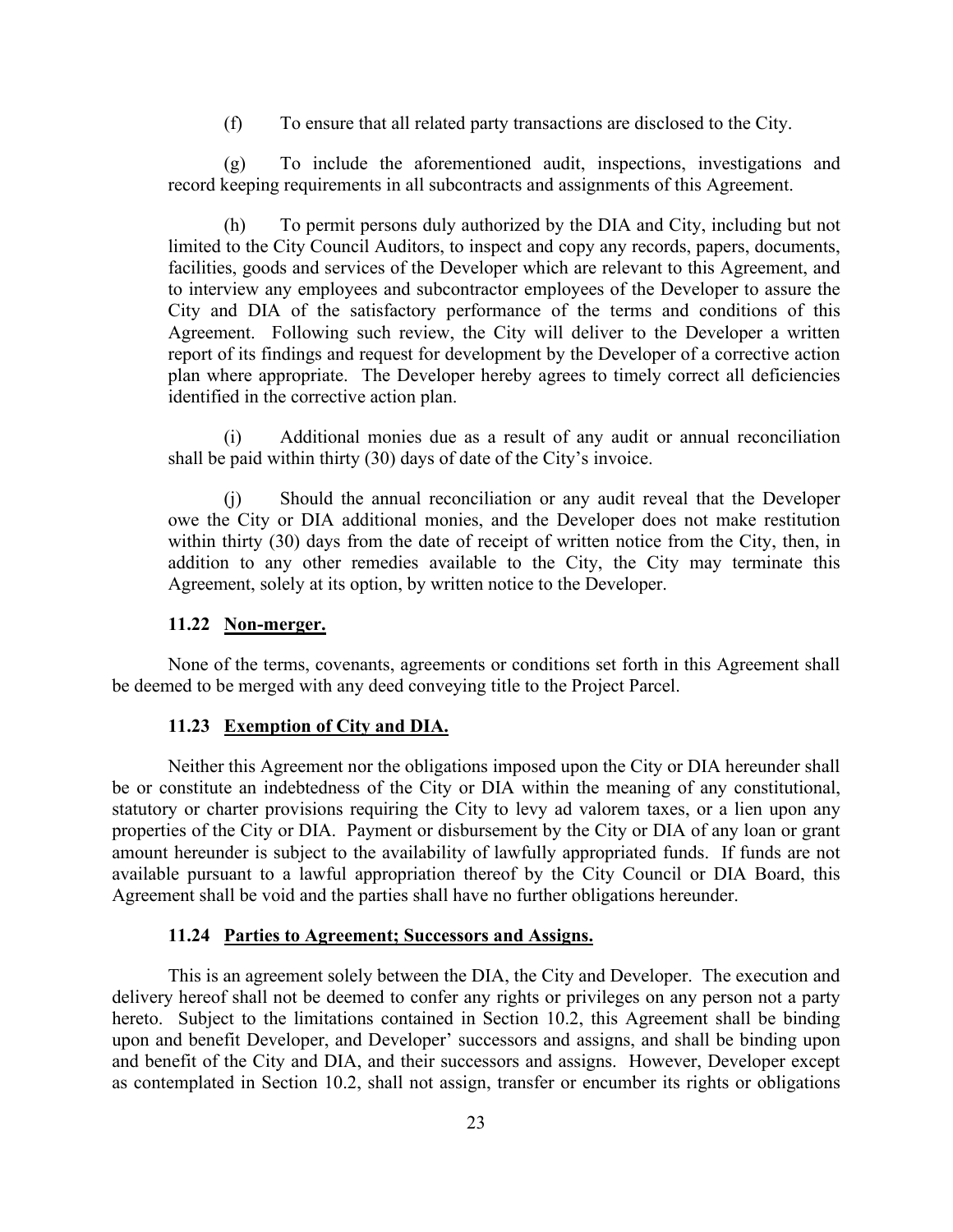hereunder or under any document executed in connection herewith without the prior written consent of the City and the DIA, which consent shall not be unreasonably withheld. Notwithstanding the foregoing, Developer may assign, transfer or encumber its rights or obligations hereunder or under any document executed in connection herewith to an entity in which the principals of Developer have a controlling interest without the prior written consent of City and the DIA; provided, however, that no such assignment, transfer or conveyance shall release Developer from any liability or obligation hereunder.

## **11.25 Venue; Applicable Law.**

The rights, obligations and remedies of the parties specified under this Agreement shall be interpreted and governed in all respects by the laws of the State of Florida. All legal actions arising out of or connected with this Agreement must be instituted in the Circuit Court of Duval County, Florida. The laws of the State of Florida shall govern the interpretation and enforcement of this Agreement.

## **11.26 Civil Rights.**

The Developer agree to comply with all of the terms and requirements of the Civil Rights Act of 1964, as amended, and the Civil Rights Act of 1968, as amended, and the antidiscrimination provisions of Chapter 126, Part 4, of the City Ordinance Code, and further agrees that in its operation under this Agreement it will not discriminate against anyone on the basis of race, color, age, disability, sex or national origin.

## **11.27 Further Assurances.**

Each party to this Agreement will, on request of any other party,

(a) promptly correct any defect, error or omission herein;

(b) execute, acknowledge, deliver, procure, record or file such further instruments and do such further acts reasonably deemed necessary, desirable or proper by the such requesting party to carry out the purposes of this Agreement and to identify and subject to the liens of this Agreement any property intended to be covered thereby, including any renewals, additions, substitutions replacements, or appurtenances to the subject property;

(c) provide such certificates, documents, reports, information, affidavits and other instruments and do such further acts reasonably deemed necessary, desirable or proper by the requesting party to carry out the purposes of this Agreement.

## **11.28 Exhibits.**

In the event of a conflict between any provisions of this Agreement and any exhibit attached to or referenced in this Agreement, the provisions of this Agreement shall govern.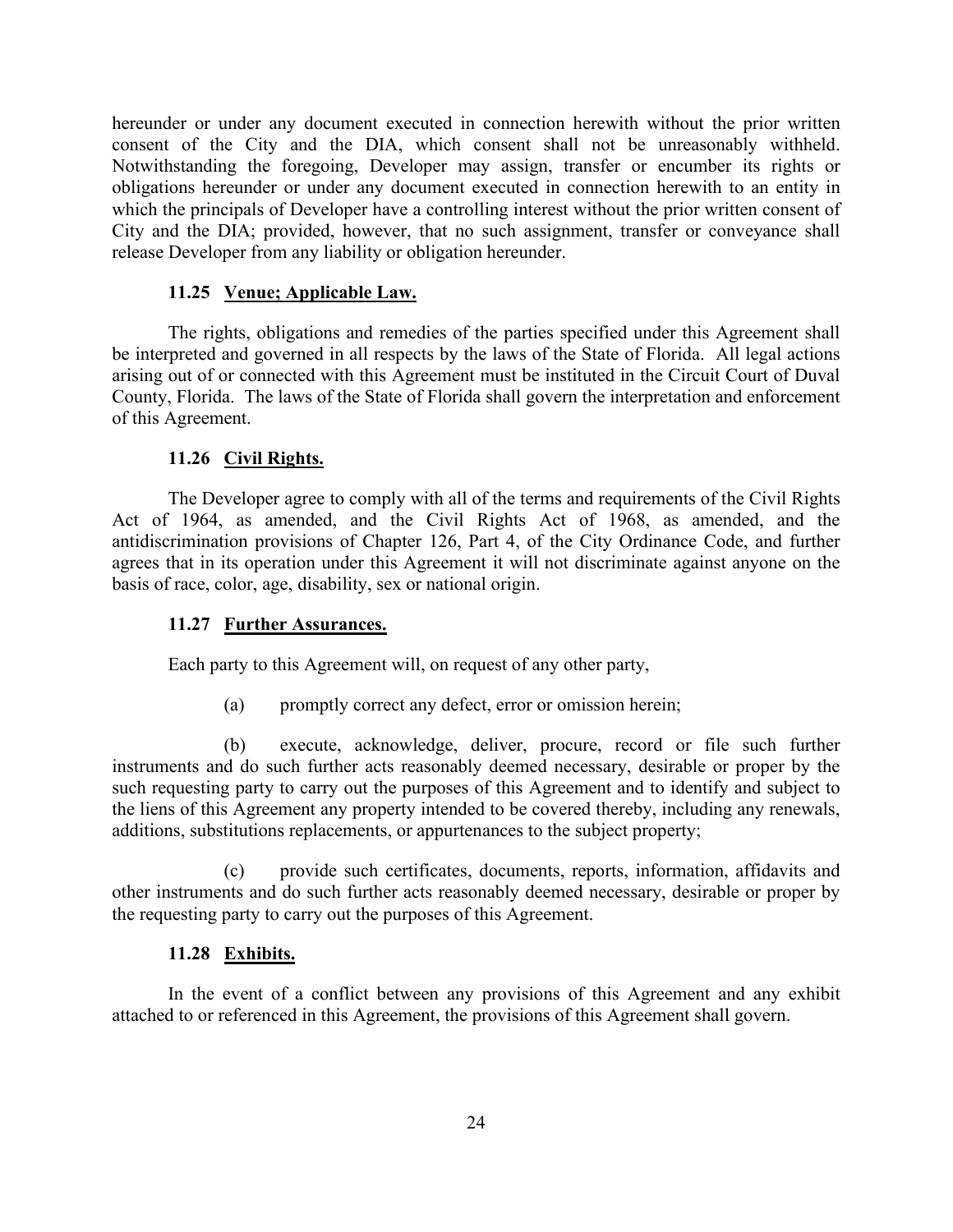### **11.29 Construction.**

All parties acknowledge that they have had meaningful input into the terms and conditions contained in this Agreement. Developer further acknowledges that it has had ample time to review this Agreement and related documents with counsel of its choice. Any doubtful or ambiguous provisions contained herein shall not be construed against the party who drafted the Agreement. Captions and headings in this Agreement are for convenience of reference only and shall not affect the construction of this Agreement.

### **11.30 Further Authorizations.**

The parties acknowledge and agree that the Mayor of the City, or his designee, and the City's Corporation Secretary and the Chief Executive Officer of DIA, or their respective designees, are hereby authorized to execute any and all other contracts and documents and otherwise take all necessary action in connection with this Agreement.

### **11.31 Estoppel Certificate.**

Within ten (10) days after request therefor from either Developer, or from the City or DIA to the Developer, the Developer, City and DIA, as applicable, agree to execute and deliver to the applicable parties, or to such other addressee or addressees as a Developer or City or DIA may designate (and any such addressee may rely thereon), a statement in writing certifying (if true) that this Agreement as it relates to the Project is in full force and effect and unmodified or describing any modifications; that the Developer (or City or DIA, as applicable) has performed all of its obligations under this Agreement arising prior to the date of the certificate, and making such other true representations as may be reasonably requested by Developer or City or DIA, as applicable.

**IN WITNESS WHEREOF**, this Agreement is executed the day and year above written.

ATTEST:

## **CITY OF JACKSONVILLE**

| By:                          |  |
|------------------------------|--|
| James R. McCain, Jr.         |  |
| <b>Corporation Secretary</b> |  |

WITNESS:

 $\overline{a}$ 

| By: $\qquad \qquad$ |  |
|---------------------|--|
| Lenny Curry, Mayor  |  |

## **DOWNTOWN INVESTMENT AUTHORITY**

 $By$ Lori N. Boyer, CEO

 $\overline{a}$ Print Name:

Print Name: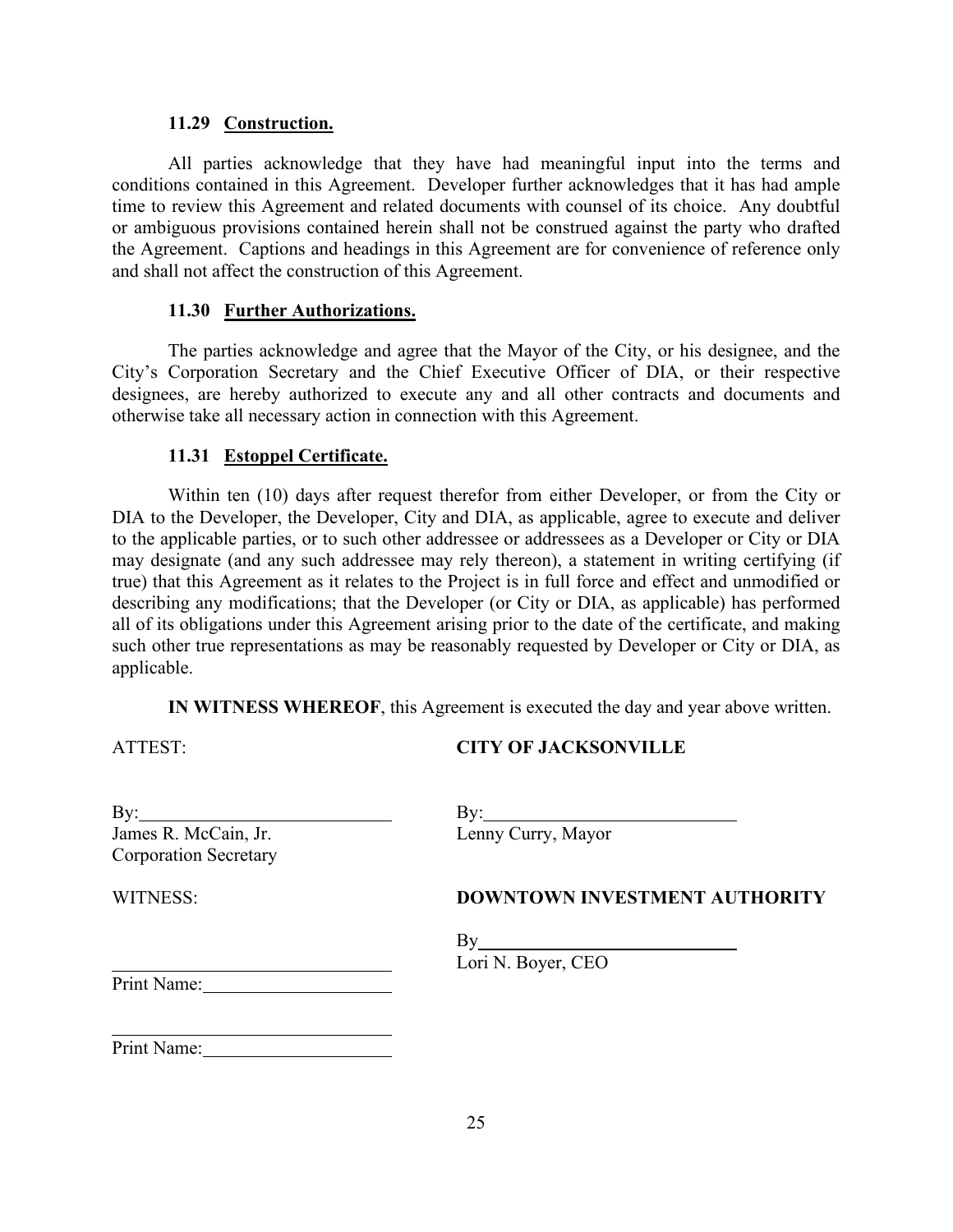#### **DEVELOPER**

| WITNESS:         | AXIS HOTELS LLC, a Florida limited liability<br>company |  |  |
|------------------|---------------------------------------------------------|--|--|
|                  |                                                         |  |  |
| Print Name: 2008 | $\mathbf{By:}\_\_\_\_\_\_\_\$<br>Name:                  |  |  |
| Print Name:      | Its:                                                    |  |  |

In accordance with Section 24.103(e), of the *Ordinance Code* of the City of Jacksonville, I do hereby certify that there is an unexpended, unencumbered and unimpounded balance in the appropriation sufficient to cover the foregoing agreement; *provided however*, this certification is not nor shall it be interpreted as an encumbrance of funding under this Contract. Actual encumbrance[s] shall be made by subsequent check request[s], as specified in said Contract.

Director of Finance

Form Approved:

Office of the General Counsel

\_\_\_\_\_\_\_\_\_\_\_\_\_\_\_\_\_\_\_\_\_\_\_\_\_\_\_\_\_\_

GC-#1440587-v4-Second\_Amended\_and\_Restated\_RDA\_-\_Axis\_Hotels\_(Ambassador\_Hotel).doc

On File Page 26 of 36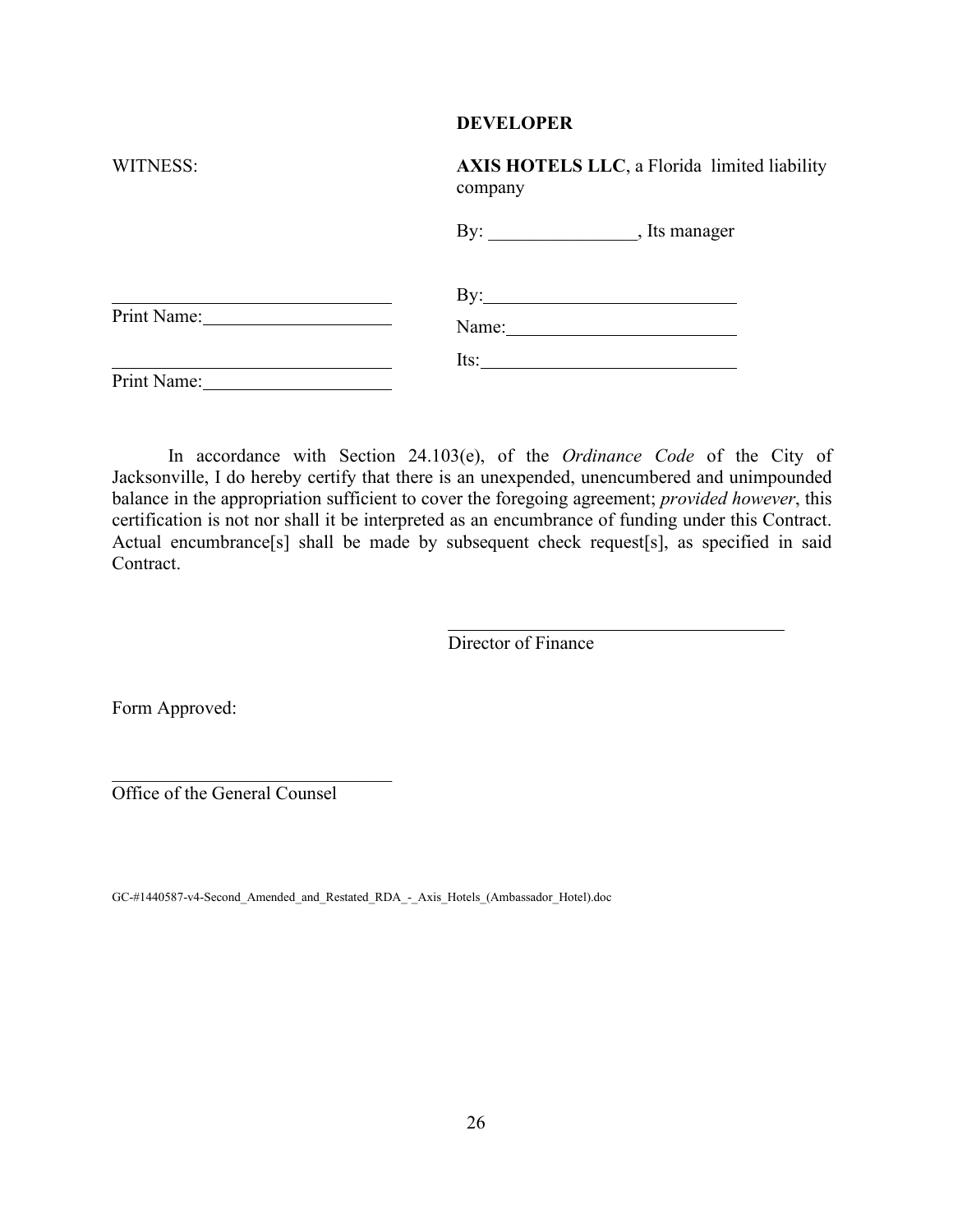## **LIST OF EXHIBITS**

Exhibit A Description of Project Parcel

- Exhibit B Description of Building Improvements
- Exhibit C HPTF Scope of Work
- Exhibit D Disbursement Request Form
- Exhibit E JSEB Reporting Form
- Exhibit F Annual Survey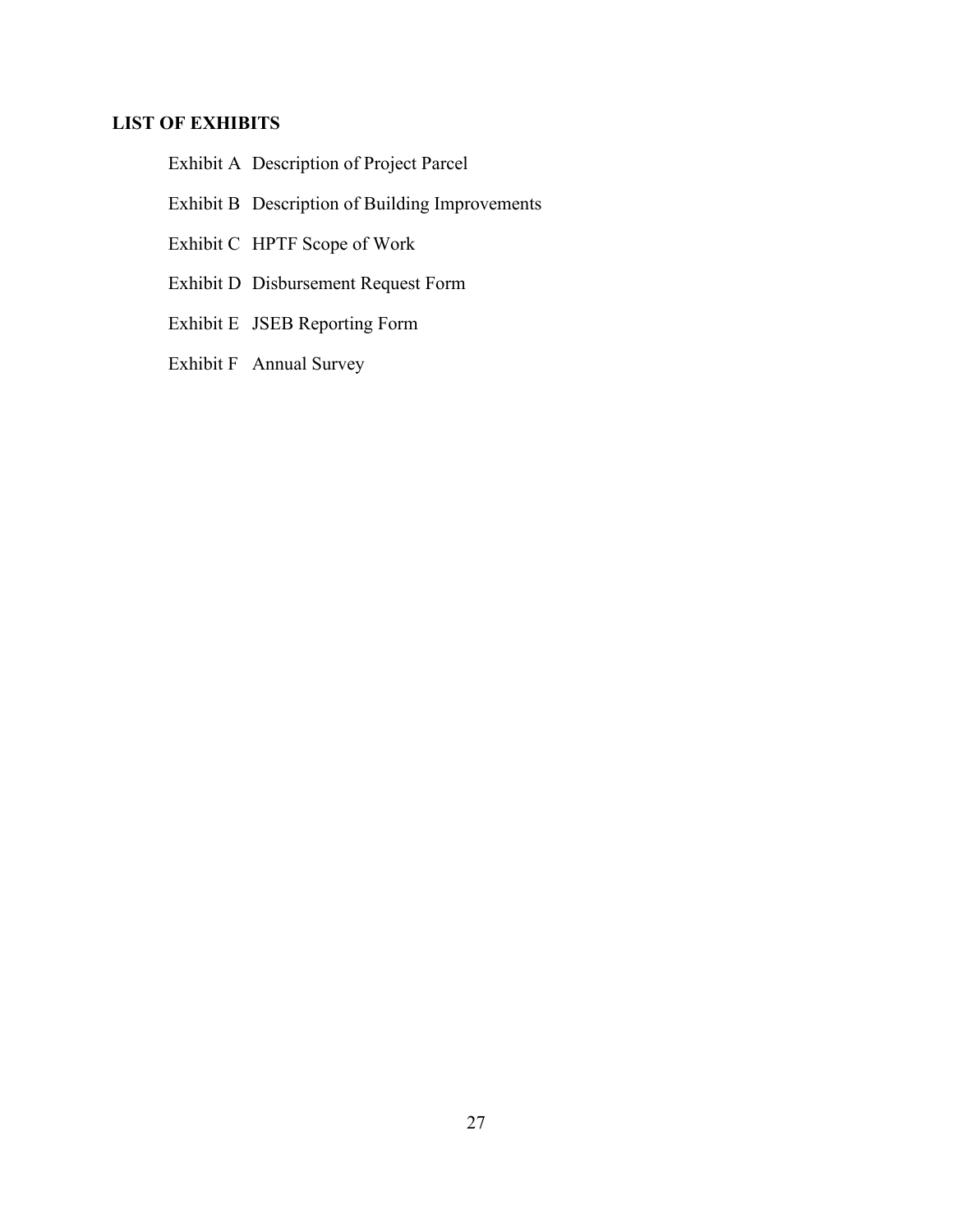## **EXHIBIT A**

Description of Project Parcel

That certain real property located generally at 420 N. Julia Street, Jacksonville, Florida.

(*Legal Description to be inserted after confirmation by survey.*)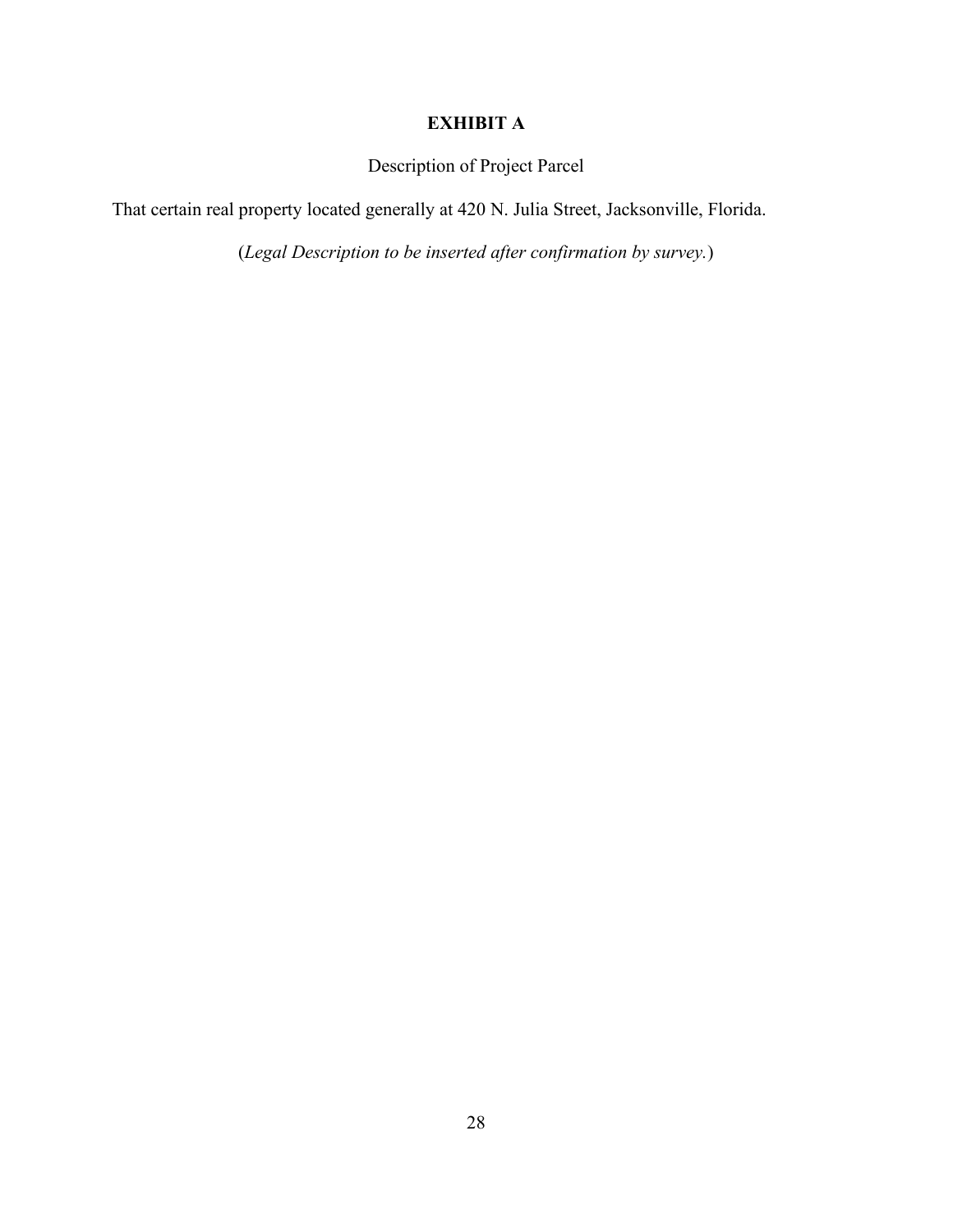### **EXHIBIT B**

### Description of Building Improvements

The subject site is currently improved with a 1923-built structure, known generally as the Ambassador Hotel, which is currently vacant and in the past has been used as a hotel and as a residential building. The Developer proposes to renovate the existing structure, maintaining its historic façade, to house what is expected to be a nationally flagged brand hotel. Upon completion, the hotel will feature approximately 100 rooms, a restaurant and lounge, meeting space, a fitness center, a lobby workstation, a sundries counter, a guest laundry area, and an outdoor courtyard. The hotel will also contract for the appropriate parking capacity and all necessary back-of-the-house space.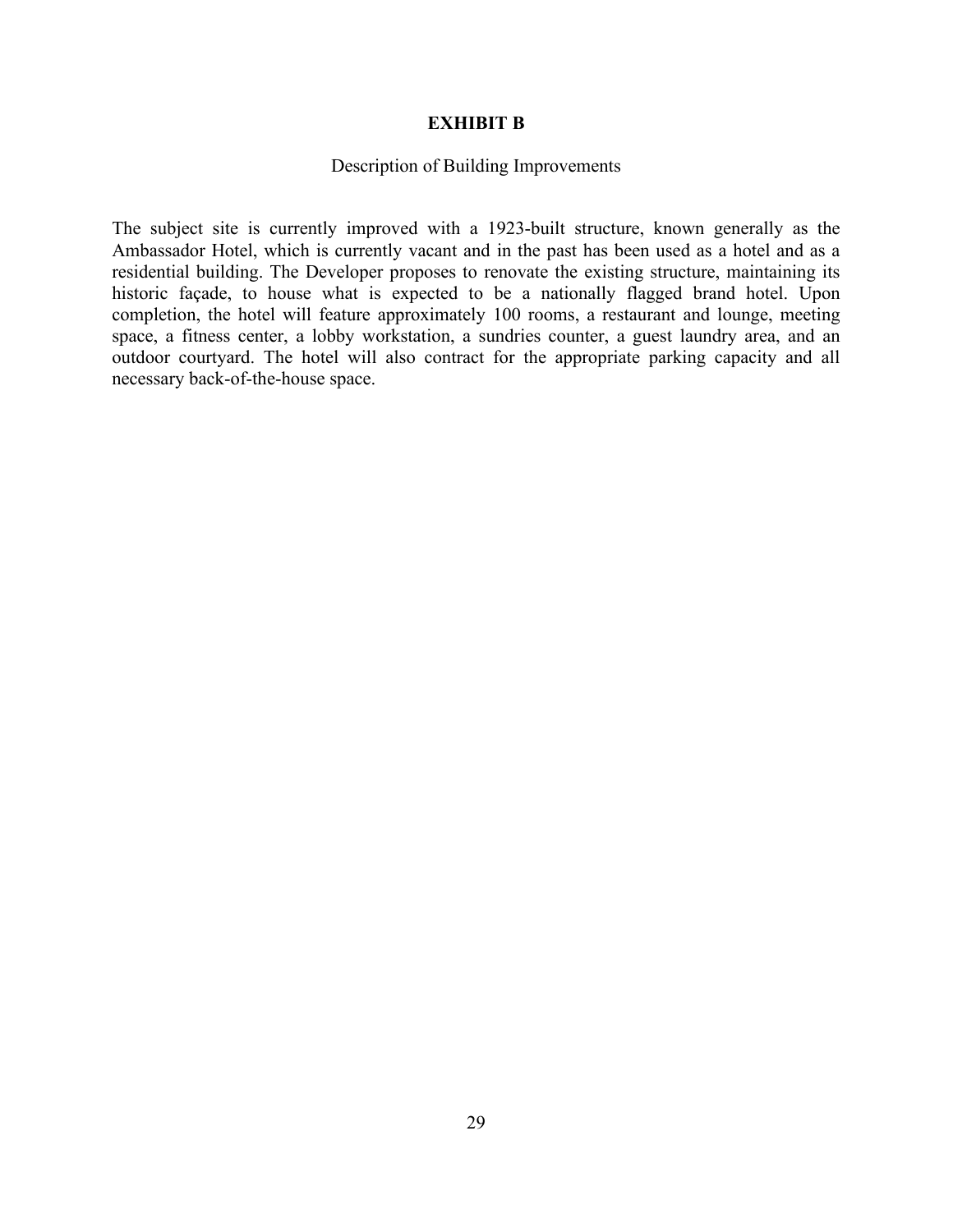## **EXHIBIT C**

## HPTF Scope of Work

As described in the Historic Preservation Trust Fund Application and related permitting process and as reflected in the resulting order and Certificate of Appropriateness.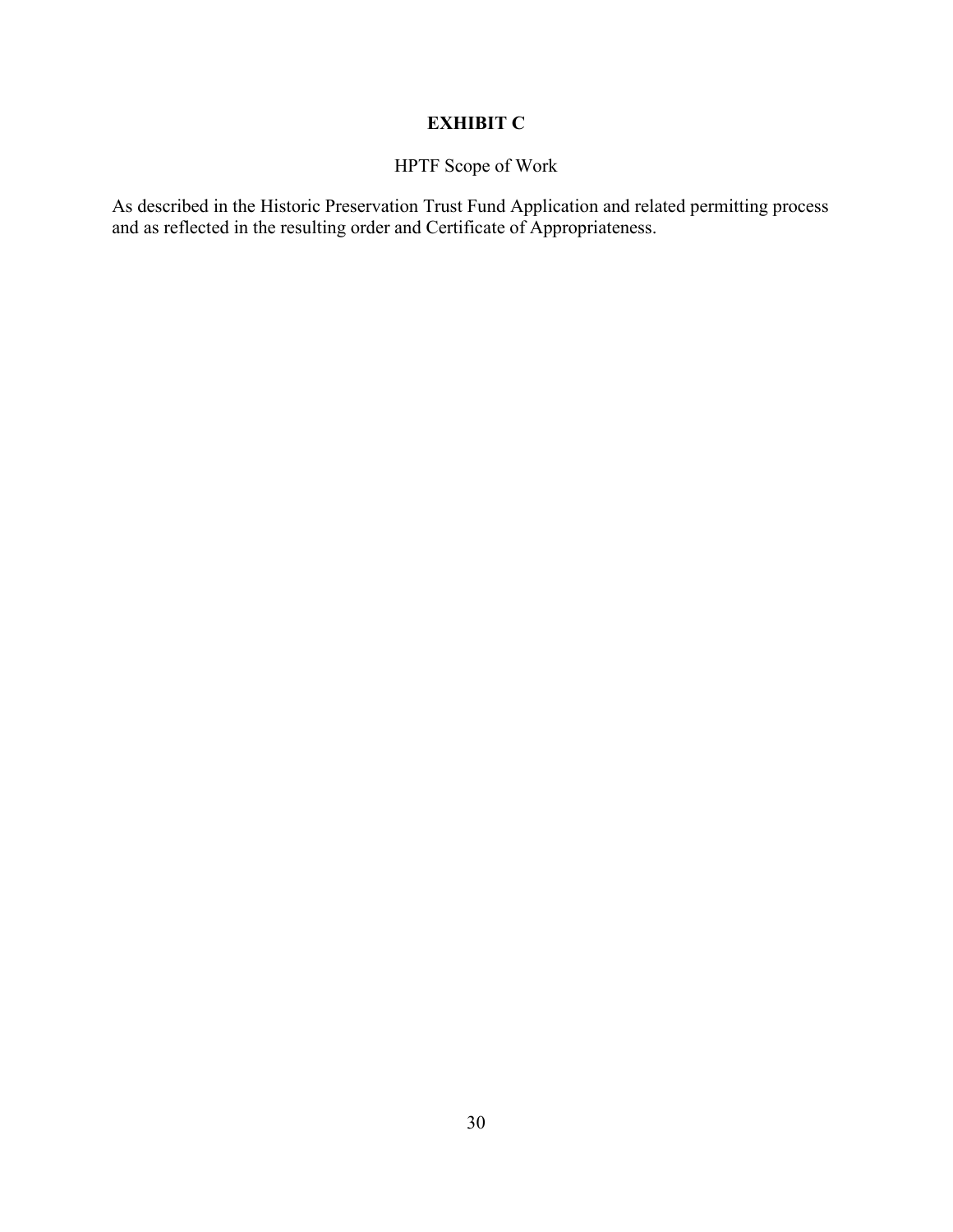### **EXHIBIT D**

## **REQUEST FOR DISBURSEMENT FORM**

| Developer Name:                                                                                          |                                                                                                               |  |
|----------------------------------------------------------------------------------------------------------|---------------------------------------------------------------------------------------------------------------|--|
|                                                                                                          | Document Number:                                                                                              |  |
| <u> 1990 - Jan James James Barnett, amerikansk politik (d. 1980)</u>                                     |                                                                                                               |  |
| Phone:                                                                                                   | Tax ID #: $\qquad \qquad$                                                                                     |  |
|                                                                                                          |                                                                                                               |  |
|                                                                                                          |                                                                                                               |  |
| DEVELOPER PAYMENT REQUEST                                                                                |                                                                                                               |  |
| Submitted for this Draw Payment<br>Type of Eligible Expenditure<br>Exterior Rehabilitation & Restoration | Amount of Eligible Costs Eligible Allowable Amount for<br>Percentage this Draw Payment<br>$\sim$ x 50% $\sim$ |  |
|                                                                                                          |                                                                                                               |  |
|                                                                                                          |                                                                                                               |  |
| Total Amount Requested in this Draw                                                                      |                                                                                                               |  |

- 1 Grant funds received to date
- 2 Grant funds previously requested but not yet received

#### **Disbursements will be provided based on 100% completion of the Building Improvements. Once the Building Improvements are 100% complete, a final inspection by the Historic Preservation Section must be performed.**

#### Developer:

I hereby request an inspection to receive Payment  $\#$  for the amount of \$ certify that I have satisfactorily completed the necessary work to justify this request and that all bills incurred for labor used and materials furnished in making said repairs and improvements have been paid in full to this date.

Attached is a description of the work completed, the amount of payment requested by work item and such invoices, receipts, cancelled checks (or evidence that payment has cleared Developer's banking account), and other documents required by the DIA evidencing that the costs and expenses were actually incurred and paid for by the Developer and were expended on and pertain to the Work.

| Developer<br>Signature: | Jate |  |
|-------------------------|------|--|
|                         |      |  |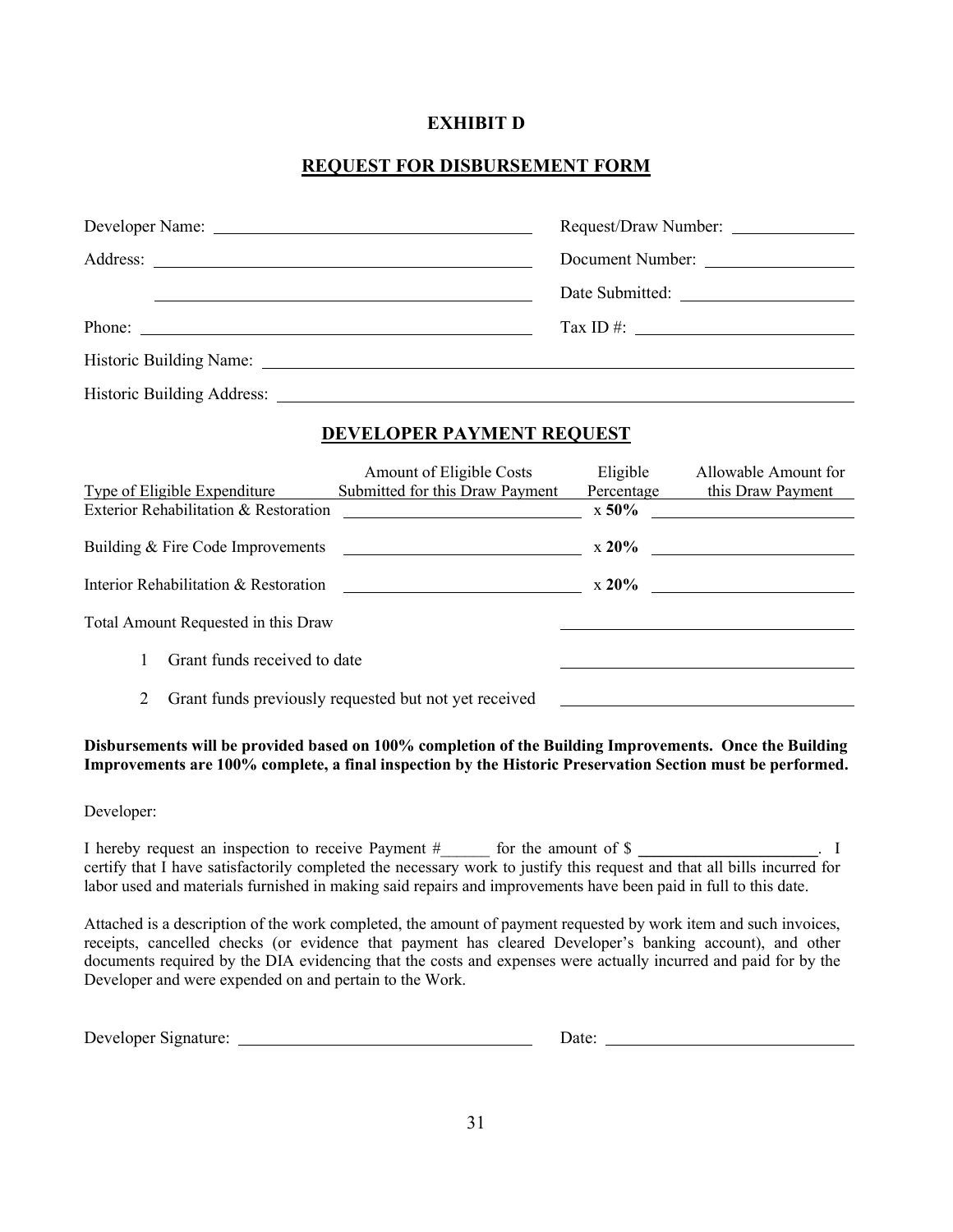## **EXHIBIT E**

## JSEB Reporting Form

Business:

Goal: \$

Contact:

| Date:    |            |                                            |            |                       |         |              |
|----------|------------|--------------------------------------------|------------|-----------------------|---------|--------------|
| Date     |            |                                            |            |                       | Amount  | % of Work    |
| Contract | Contractor | Ethnicity                                  | Scope of   | Contract              | Paid to | Completed to |
| Awarded  | Name       | (1)                                        | Work $(2)$ | Amount                | Date    | Date         |
|          |            |                                            |            |                       |         |              |
|          |            |                                            |            |                       |         |              |
|          |            |                                            |            |                       |         |              |
|          |            |                                            |            |                       |         |              |
|          |            |                                            |            |                       |         |              |
|          |            |                                            |            |                       |         |              |
|          |            |                                            |            |                       |         |              |
|          |            |                                            |            |                       |         |              |
|          |            |                                            |            |                       |         |              |
|          |            |                                            |            |                       |         |              |
|          |            |                                            |            |                       |         |              |
|          |            |                                            |            |                       |         |              |
|          |            |                                            |            |                       |         |              |
|          |            |                                            |            |                       |         |              |
|          |            |                                            |            |                       |         |              |
|          |            |                                            |            |                       |         |              |
|          |            |                                            |            |                       |         |              |
|          |            | (1) AA - African American                  |            | (2) Examples: Masonry |         |              |
|          |            | HANA - Hispanic, Asian,<br>Native American |            | Painting              |         |              |
|          |            | WBE - Women                                |            | <b>Site Clearing</b>  |         |              |
|          |            | C - Caucasian                              |            | Electrical            |         |              |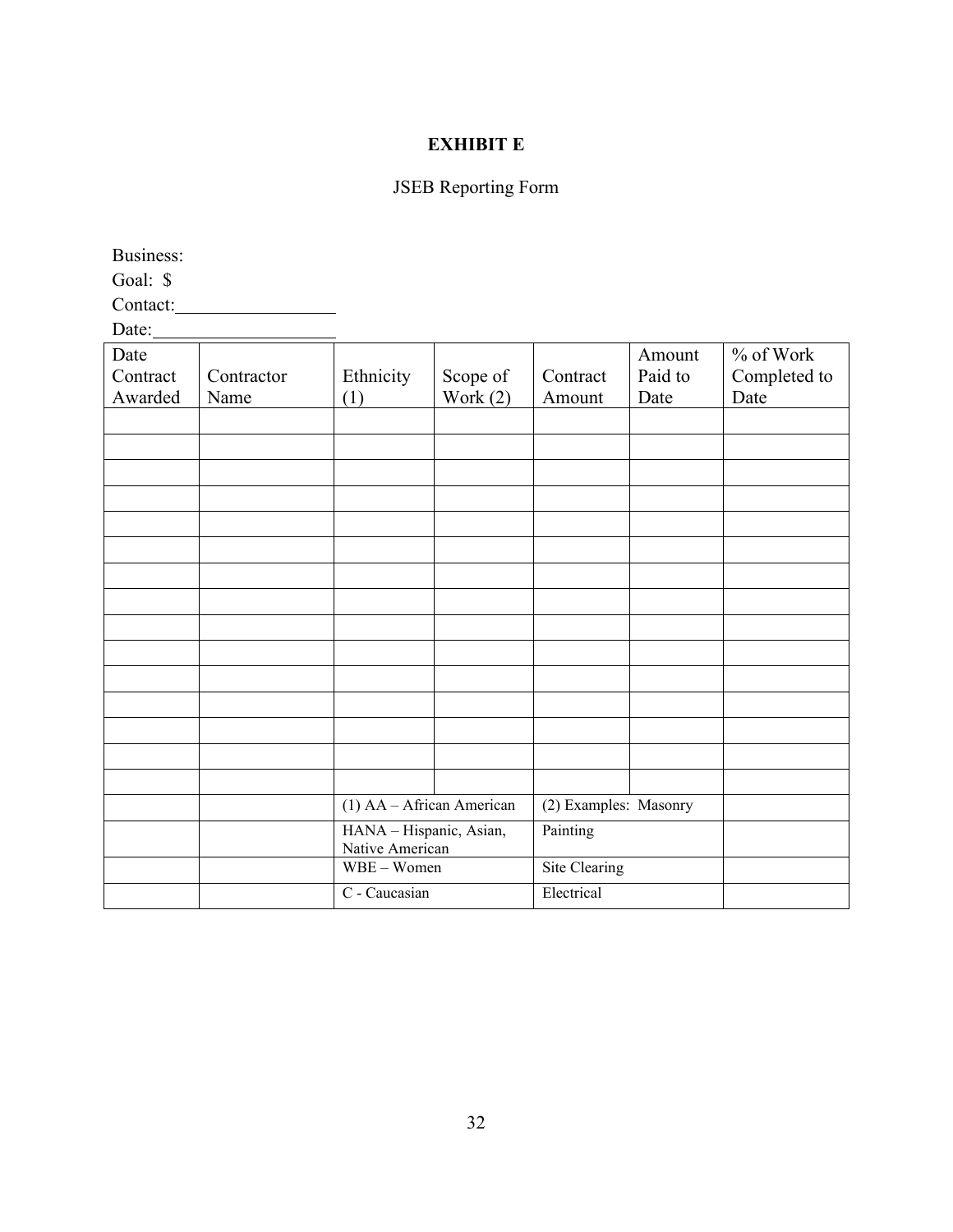## **EXHIBIT E** cont.

## GOOD FAITH EFFORTS

Proposers who fail to meet the stated JSEB participation goals set forth in Section "r' are required to submit with their proposal all efforts that would demonstrate a "Good Faith Effort" in the solicitation of subcontractors to meet the JSEB participation goals on this project.

The following categories, without limitations, may be utilized in considering Good Faith Efforts as outlined in Chapter 126, Jacksonville Ordinance code:

(1) A contact log showing the name, address, and contact number (phone or fax) used to contact the proposed certified subcontractors, nature of work requested for quote, date of contact, person making the effort;

- (2) The description of work for which a quote was requested;
- (3) The amount of the quote given, if one was obtained;
- (4) The list of divisions of work not subcontracted and an explanation why not; and
- (5) Subcontractor information as requested by forms developed by the Department.

NOTE: The City will investigate and verify information submitted in determining Good Faith Effort and will compare the same with the performance of other proposers' attempts to meet the participation goals defined herein.

SOLICITATION EFFORTS - Should include your efforts to solicit quotes, through all reasonable and available means, the interest of all certified firms who have the capability to perform the work of the contract. The bidder should ensure that the requests are made within sufficient time to allow JSEB firms to respond. The contractor should take the initiative to contact firms which have indicated an interest in participating as a subcontractor/supplier.

ADDITIONAL EFFORTS - Utilizing the services offered by the City of Jacksonville Small and Emerging Business Office for assistance with recruitment efforts. Contractors are encouraged to undertake and document any other efforts taken in their attempt to fulfill the project goal.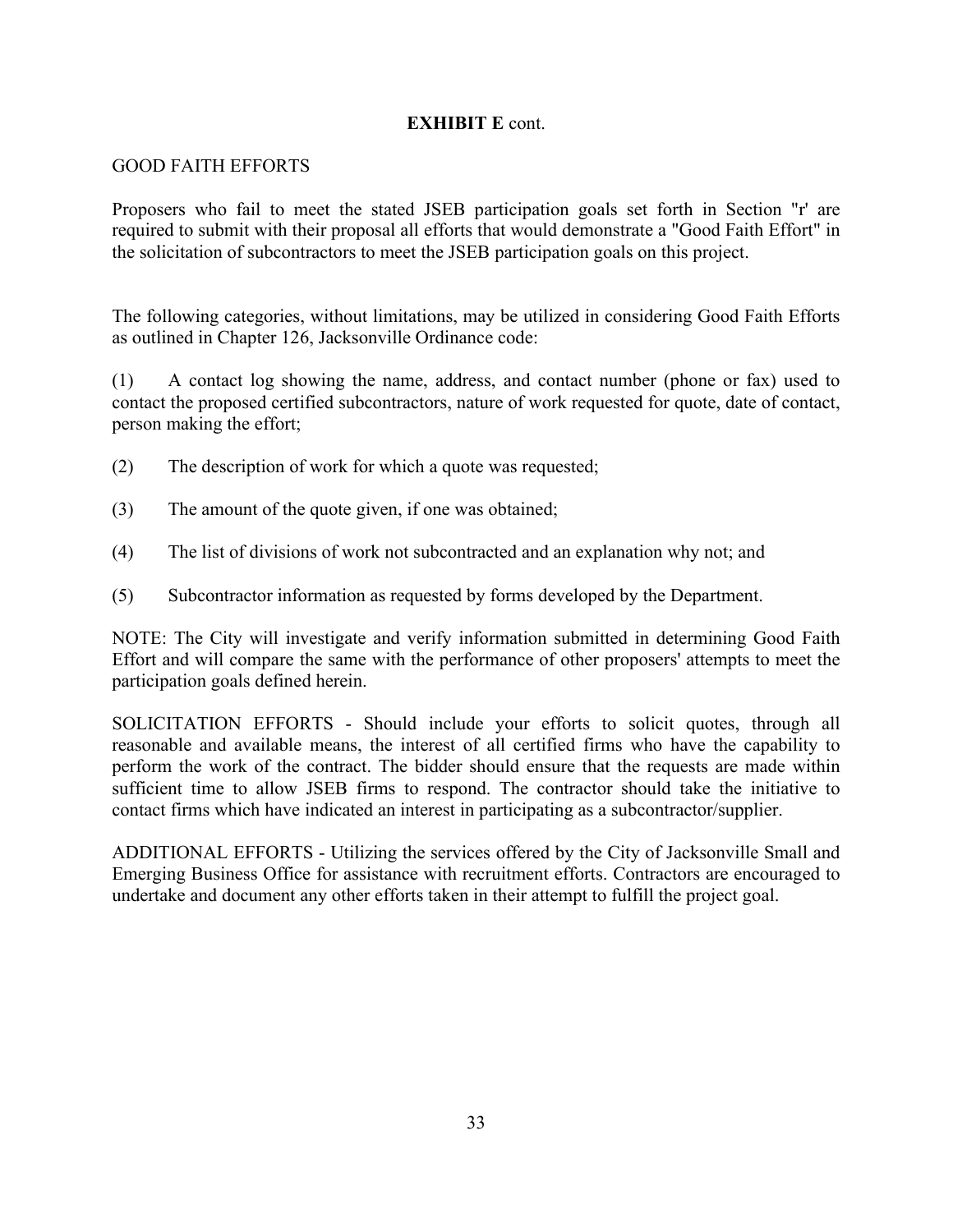## **EXHIBIT E** cont.

| Work Type Number              | Description of Work, Service or<br>Materials |                       | <b>JSEB</b> Firm Name  |                   |  |
|-------------------------------|----------------------------------------------|-----------------------|------------------------|-------------------|--|
| Contact Name (First and Last) | <b>Contact Date</b>                          | Contact Method        | <b>Contact Results</b> | <b>Bid Amount</b> |  |
| 1.                            |                                              |                       |                        |                   |  |
| 2.                            |                                              |                       |                        |                   |  |
| 3.                            |                                              |                       |                        |                   |  |
| Comments:                     |                                              |                       |                        |                   |  |
| Work Type Number              | Description of Work, Service or<br>Materials |                       | <b>JSEB Firm Name</b>  |                   |  |
| Contact Name (First and Last) | Contact Date                                 | Contact Method        | <b>Contact Results</b> | <b>Bid Amount</b> |  |
| $1_{.}$                       |                                              |                       |                        |                   |  |
| 2.                            |                                              |                       |                        |                   |  |
| 3.                            |                                              |                       |                        |                   |  |
| Comments:                     |                                              |                       |                        |                   |  |
| Work Type Number              | Description of Work, Service of<br>Materials |                       | <b>JSEB</b> Firm Name  |                   |  |
| Contact Name (First and Last) | Contact Date                                 | <b>Contact Method</b> | <b>Contact Results</b> | <b>Bid Amount</b> |  |
| $1$ .                         |                                              |                       |                        |                   |  |
| 2.                            |                                              |                       |                        |                   |  |
| 3.                            |                                              |                       |                        |                   |  |
| Comments:                     |                                              |                       |                        |                   |  |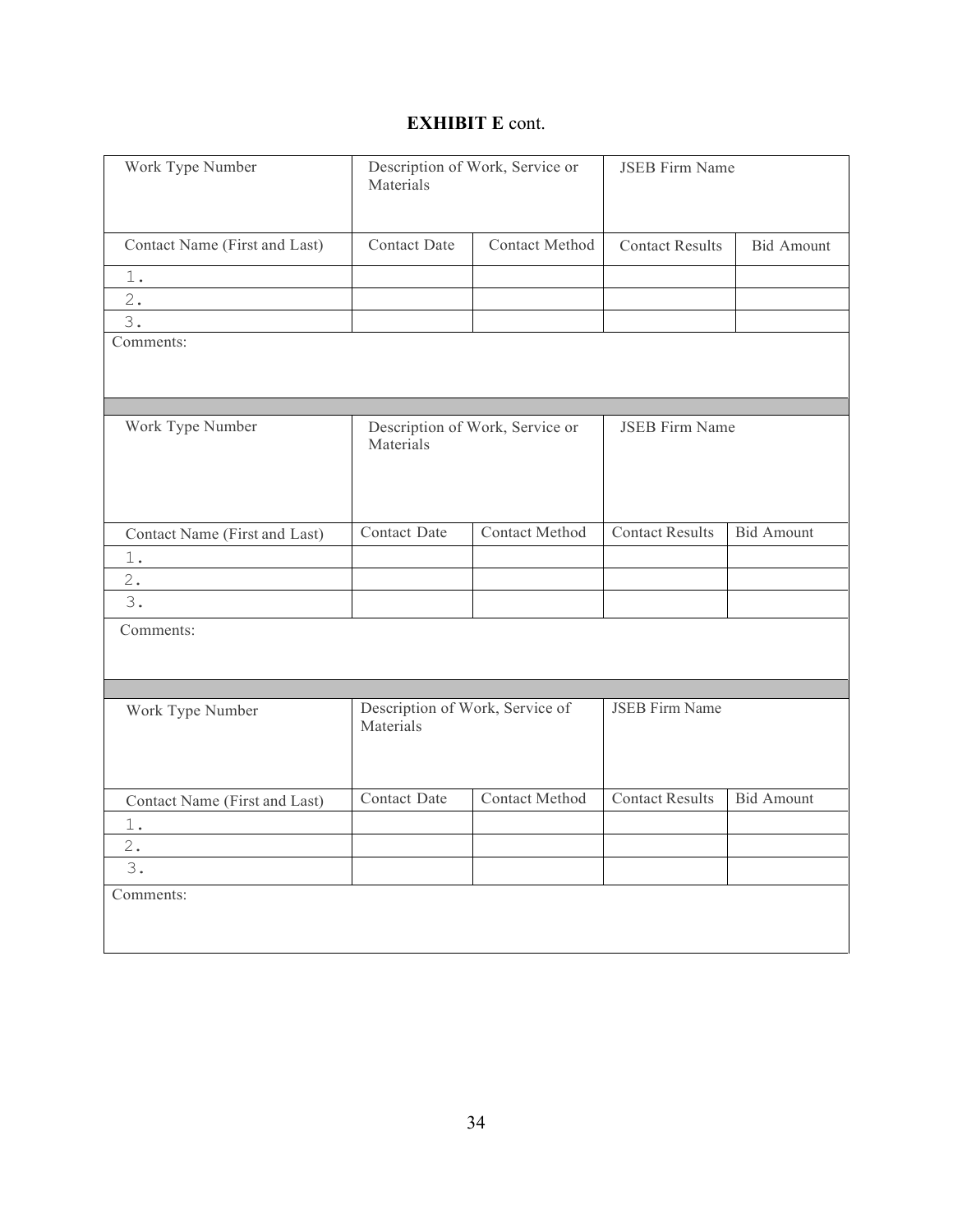

## **EXHIBIT F**

# **Year 1 Annual Survey 2020**

Send completed form to:

Downtown Investment Authority Attn: Contract and Regulatory Compliance 117 West Duval Street, Suite 310 Jacksonville, Florida 32202

> Fax: (904) 255-5309 Email: **Jcrescimbeni@coj.net**

Please complete the form below as it relates to the project for which you may be entitled to receive DIA or State assistance. Should you have any questions, please call John Crescimbeni, Contract and Regulatory Compliance Manger, at (904) 255-5306.

|                          | Date of Report: |
|--------------------------|-----------------|
|                          |                 |
| As of December 31, 2020: |                 |

## **I. CAPITAL INVESTMENT INFORMATION**

| <b>Project Land Costs</b>                 | $\lceil 3 \rceil$ \$ |
|-------------------------------------------|----------------------|
| <b>Project Structure Costs</b>            | $\lceil 4 \rceil$ \$ |
| <b>Project Equipment Costs</b>            | $\lceil 5 \rceil$ \$ |
| Other Costs                               | $\lceil 6 \rceil$ \$ |
| Total Project Costs (sum [3] through [6]) |                      |

#### **II. ASSESSED PROPERTY VALUE**

| Assessed Value of Property on 2020      |                                 |
|-----------------------------------------|---------------------------------|
| Duval County Property Tax Bill:         |                                 |
| <b>Real Property</b>                    | $\left\lceil 7 \right\rceil$ \$ |
| <b>Personal Property</b>                | $\lceil 8 \rceil$ \$            |
| Total Assessed Value (sum [7] $\&$ [8]) |                                 |
| Amount of Taxes Paid: \$                | Date Taxes Paid:                |